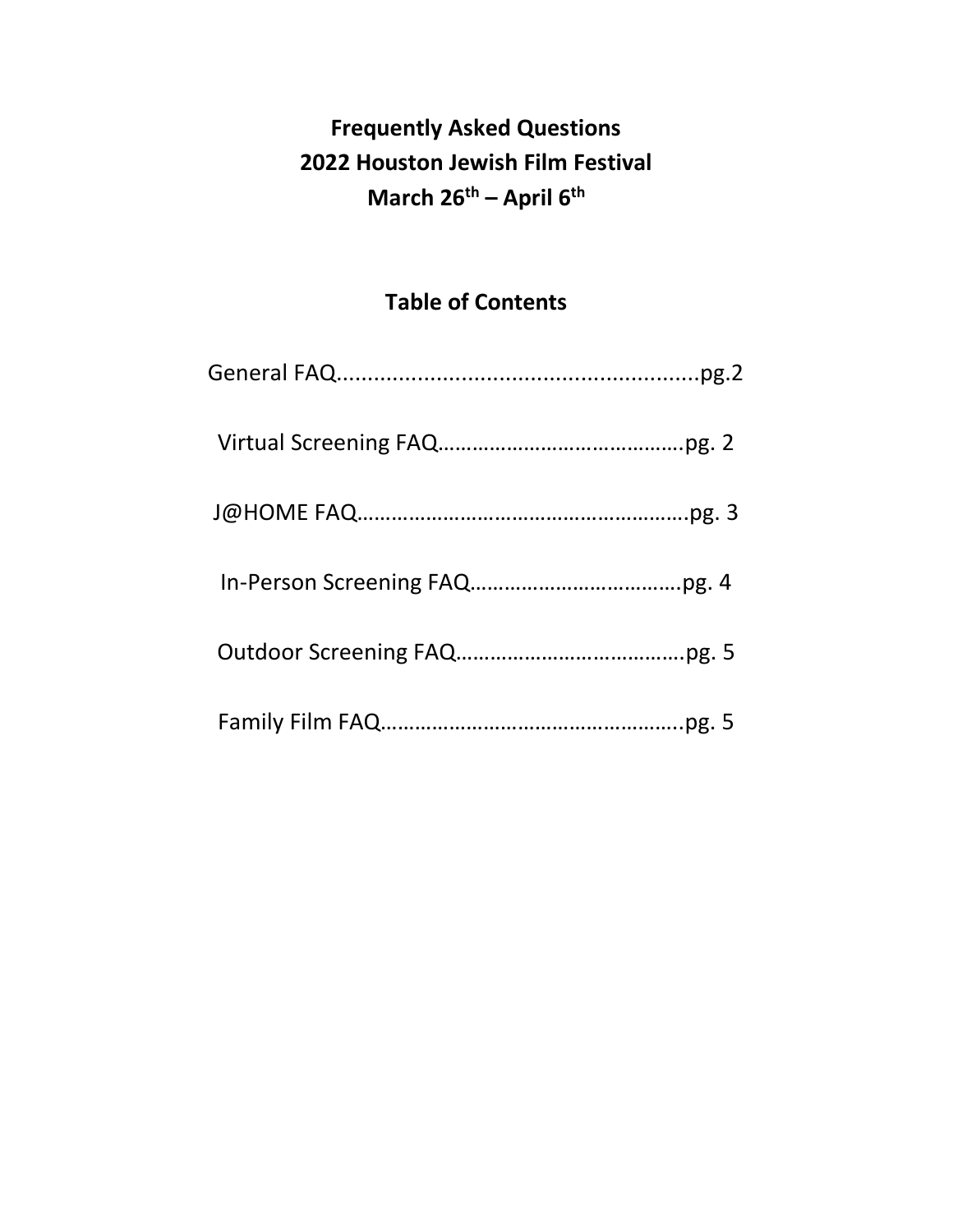# **General**

#### **Q: Where can I purchase tickets to different events?**

A: Tickets can be purchased/reserved through the J for films at the J, Houston Congregation for Reform Judaism, and outdoor screening on The Merfish Teen Center Lawn. Tickets need to be purchased at [The](https://www.mfah.org/films/)  Museum [of Fine Arts, Houston,](https://www.mfah.org/films/) and at the [Holocaust Museum Houston](https://hmh.org/events/) for their respective screenings.

# **Q: To purchase tickets at the J, do I need to be logged in?**

A: We recommend that you login to purchase your tickets, but it is not required. Helps towards having all the films available in your account.

# **Q: Why does my Festival pass not provide entry for films at MFAH and HMH?**

A: Both museums are our venue partners for the Festival and due to the structure of our partnership for Film Festival, Film Festival subscriptions and Patron passes are not accepted at their venues. As J members or a Patron of the Arts, you will receive member pricing at both venues.

# **Q: How do I know what format(s) the film I want to attend is being offered in?**

A: In the brochure, you'll see three different format tags notating the format for each event: In-person, hybrid, or virtual.

This film is being offered **Hybrid** both in-person and virtually. The specific locations can be found with each film and on page 14. The virtual viewing will be available between 8:00 AM and 11:00 PM on the specific date the film is shown via a direct link sent by email and on the J@Home platform.

This film is only being **In-Person** offered in-person. The specific locations can be found with each film and on page 14.

This film is only being **Virtual** offered virtually. The film will be available between 8:00 AM and 11:00 PM on the specific date(s) the film is shown via a direct link sent by email and on the J@Home platform.

On our ticketing site, you will see the word 'Virtual' in front of any virtual film. You will also see the format and location with each event.

#### **Virtual**

#### **Q: How long will the virtual screening be up for?**

A: The virtual films will be available from 8:00 AM – 11:00 PM the day the film will be screened in person. (Exception: If You See My Mother will be available for screening virtually from March 31 at 8:00 AM – April 4 at 11:00 PM).

#### **Q: How long will tickets be on sale for virtual events?**

A: Ticket sales will be available until 6:00 PM the day of the screening. Tickets will be on sale for *If You See My Mother* until 6:00 PM on the last day of the viewing window.

#### **Q: How can I access the films virtually?**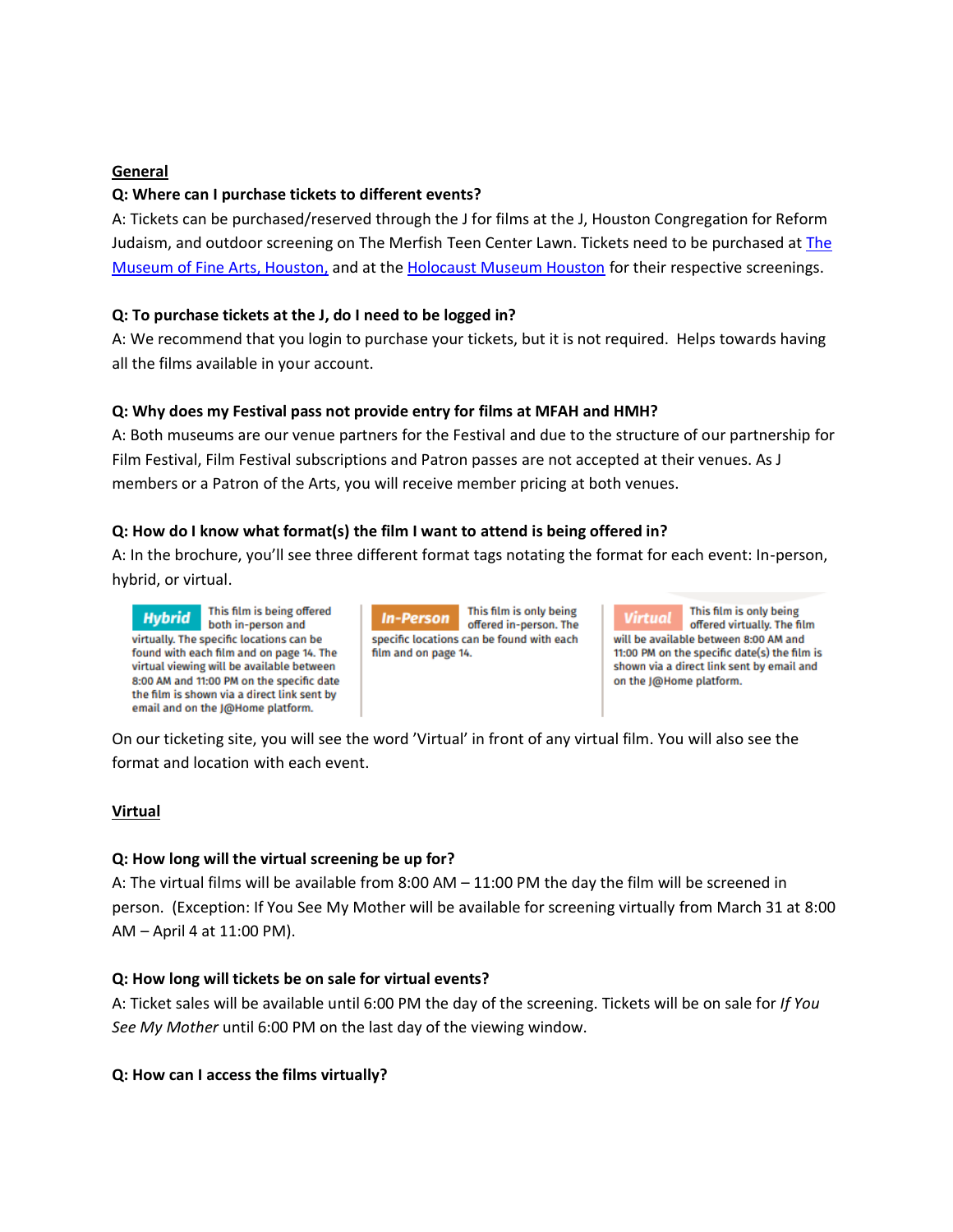A: Emails will be sent with a direct link to the film at 7:30 AM and 6:30 PM the day of the screening. You can also access them through your J@Home account.

# **Q: How do I put the program on my TV?**

A: It depends on your TV set-up, but here are a few different set-up options depending on your equipment:

- 1. If you have an Apple device and a TV that is compatible with AirPlay 2:
	- a. You can use AirPlay to stream the film on J@Home from your Apple devices to your Apple TV or AirPlay2-compatible smart TV. More instructions can be found [here.](https://support.apple.com/en-us/HT204289)
- 2. If you have an Apple device and TV that is not AirPlay 2 compatible:
	- a. Purchase an Apple TV device (cost is \$150+). The device attaches to an HDMI port on the TV and allows the Apple device to communicate with the TV. More instructions can be foun[d here.](https://support.apple.com/en-us/HT204289)
- 3. If you have a non-Apple computer, tablet, or phone:
	- a. Purchase a Google ChromeCast device (cost around \$30+). This attaches to an HDMI port on the TV like the Apple TV device. Stream the movie from the device using Google Chrome as the browser. In the Chrome settings there is a way to "cast" the laptop screen to the TV. [More information on setting up Chromecast can be found here](https://support.google.com/chromecast/answer/6006232?hl=en) and [how to cast to your TV can be found here.](https://support.google.com/chromecast/answer/3228332?hl=en&ref_topic=4602553)

\*If you plan on using Air Play or ChromeCast, we strongly urge you to make any necessary equipment purchases well in advance, and to familiarize yourself with the procedures at least several days before viewing to ensure there is time to resolve any difficulties that might arise.

#### **J@HOME**

# **Q: Where do I login to the J @Home platform?**

A: You can also find this page linked from the homepage, [www.erjcchouston.org/JatHome.](http://www.erjcchouston.org/JatHome) You can also find this page linked to the homepage.

#### **Q: How can I reset my password?**

A: Go to [www.erjcchouston.org/login](http://www.erjcchouston.org/login) and click the "Forgot Your Password?" link just below the Log In button. Enter your username into the box (this is typically your email) and click the "Reset Password" button. Make sure the email entered matches the same email that you have on file with the J. You will get a link via email to reset your password. Click here for more detailed instructions of how to reset your password.

#### **Q. When it's time for my event, what do I do?**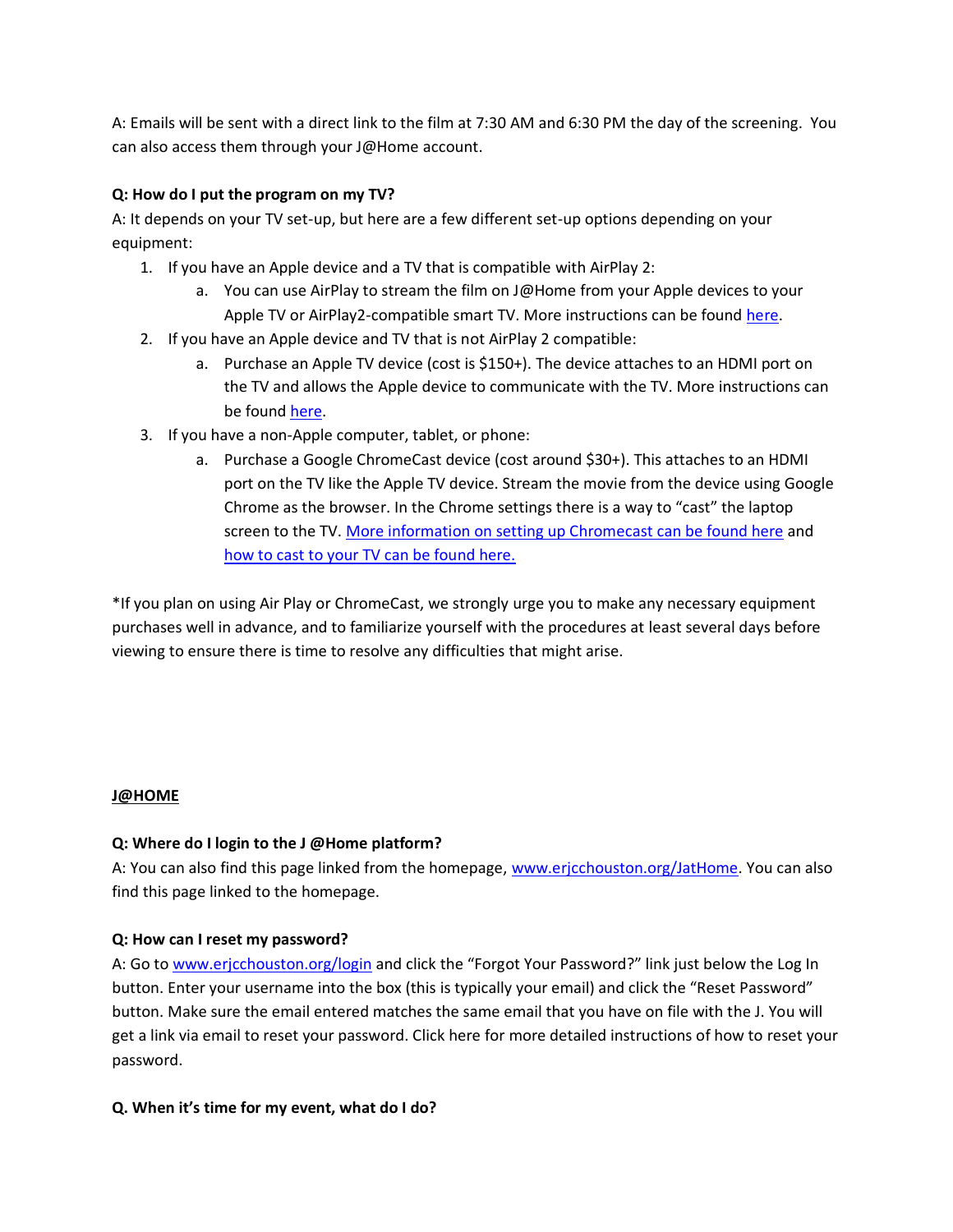A: You go to your personal portal on J@Home. You can find this page linked from the homepage at [www.erjcchouston.org/JatHome.](http://www.erjcchouston.org/JatHome) Just login and click on the event that will be found under "Live Events".

# **In-Person**

# **Q: How do I get my ticket?**

A: An email confirmation will be sent along with your ticket. We recommend you print out your ticket ahead of time or have it available on your phone as you enter the theatre. You can also pick them up at the box office the day of the film.

# **Q: I bought an in-person ticket, but I am not feeling well or need to quarantine. Will I still be able to access the film even though I purchased an in-person ticket?**

A: We will be sad to miss your face. If you purchased an in-person ticket and are now unable to attend for any reason, fear not. If the film you were planning to attend in-person, is also being offered virtually (notated with the hybrid tag in the brochure), that virtual film will automatically be in your J@Home for you to watch on that day of the screening. If the film you were planning to attend is only being offered in-person (notated with the in-person tag in the brochure), contact Marissa Cardona at [mcardona@erjcchouston.org](mailto:mcardona@erjcchouston.org) or by calling 713-551-7215 and we can switch your ticket to a different film or offer you a refund.

# **Q: Why are some of the films only available for an in-person screening?**

A: We do our best to accommodate the needs of our guests in this ever-changing time. We host some films only in-person because we value the in-person experience that happens when we all gather together in the theatre.

# **Q: Are masks required for the event? (Updated 3.24.2022)**

- **A:**
- **Effective March 26, 2022, mask-wearing will become optional across all Evelyn Rubenstein JCC facilities and programs**
- **Requirements for masking in the context of COVID-19 exposure (quarantine) or illness (isolation) will remain in place** (see flowcharts) and are not affected by the level of COVID-19 in the community.

# **Q: What will the theatre capacities be set at for each venue?**

A: The capacity in the Kaplan Theatre will be set at 75%. This means that there will be some open seats in the theatre, but there will not be guaranteed empty seats around you.

Theatre capacities and mask recommendations for different venues:

- Evelyn Rubenstein JCC 75% Capacity, *see above.*
- Holocaust Museum Houston 75% Capacity, *masks optional.*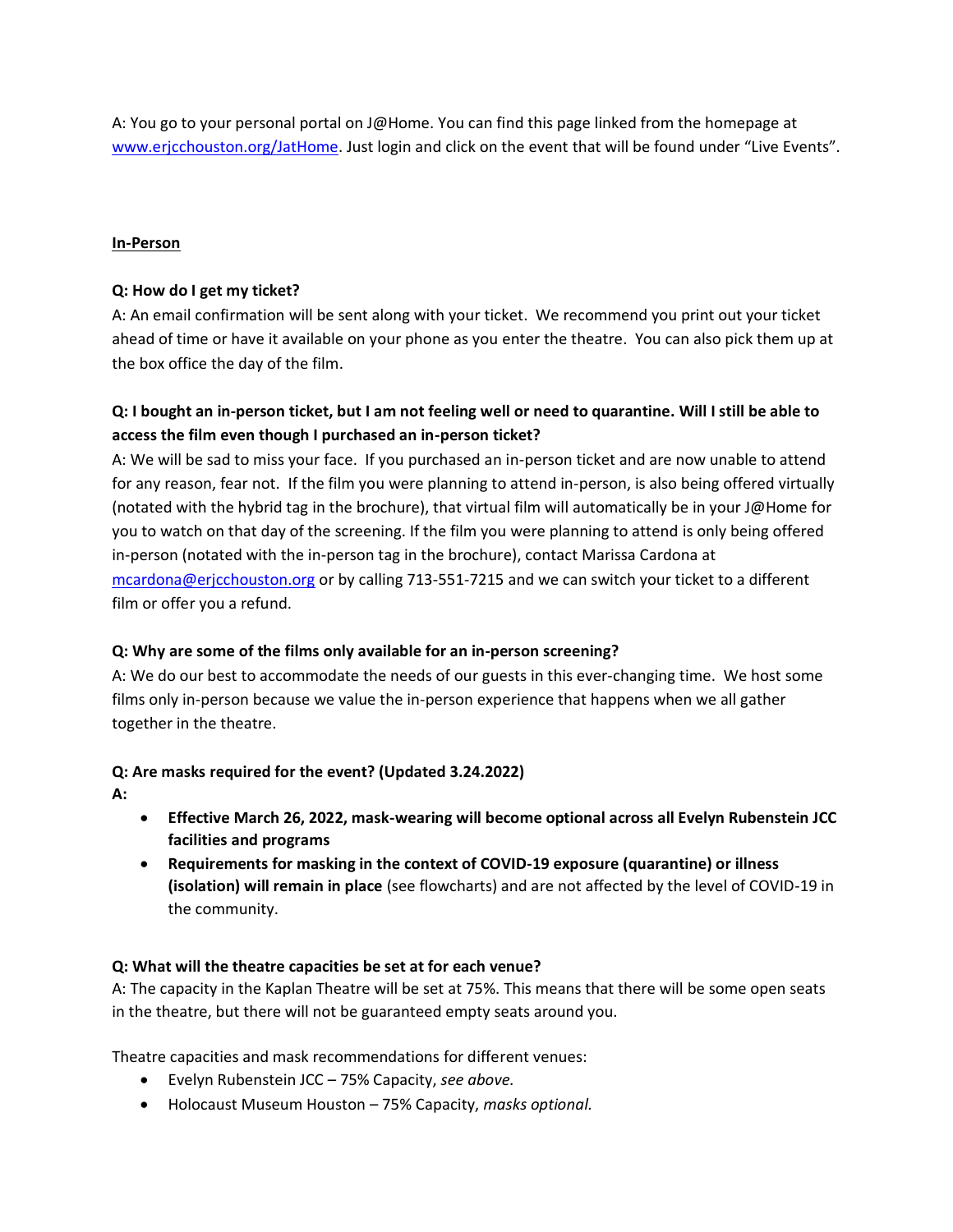- Houston Congregation for Reform Judaism 60% Capacity, *masks requested but not required.*
- Midtown Arts & Theatre Center Houston 75% Capacity, *masks recommended but not required.*
- Museum of Fine Arts, Houston 100% Capacity, *masks recommended.*

#### **Outdoor Screening**

# **Q: How early should I get there?**

A: Gates will open at 7:30 pm and the movie will begin at 8:00 pm. Spots on the lawn will be available on a first come, first serve basis. If you are concerned about getting a good spot, we recommend purchasing a premium ticket to have prime seating and a lounge chair (limited availability).

# **Q: Should I bring my own sitting equipment or will chairs be provided?**

A: If you purchase our premium tickets, lounge chairs will be provided. If you purchase a general admission ticket, you should bring your own chairs and blankets.

# **Q: What happens if it rains?**

A: In the event of rain in the forecast, we may announce a re-scheduling of the event by 1:00pm on the day of the event. Your ticket may be used for the rescheduled rain date, to be announced.

# **Q: Is alcohol permitted?**

A: Yes, though we encourage safe alcohol consumption and identify a designated driver.

# **Q: What else should I bring to the event?**

A: Please feel free to bring dinner or snacks to enjoy while watching the film. You may also want to bring some bug spray.

#### **Q: Will the screen deflate?**

A: We hope not! If you were at our outdoor screening for the 2021 Film Festival, you might remember our technical issues. We want to assure you that we are using a different company that has been doing outdoor screenings for 15 years. We've also put a few things in place to prevent power issues.

#### **Family Film**

#### **Q: Is it reserved seating?**

A: This screening is NOT reserved seating.

#### **Q: How do the tickets work for the event?**

A: Select the number of adults and the number of children that will be in your party. The tickets are